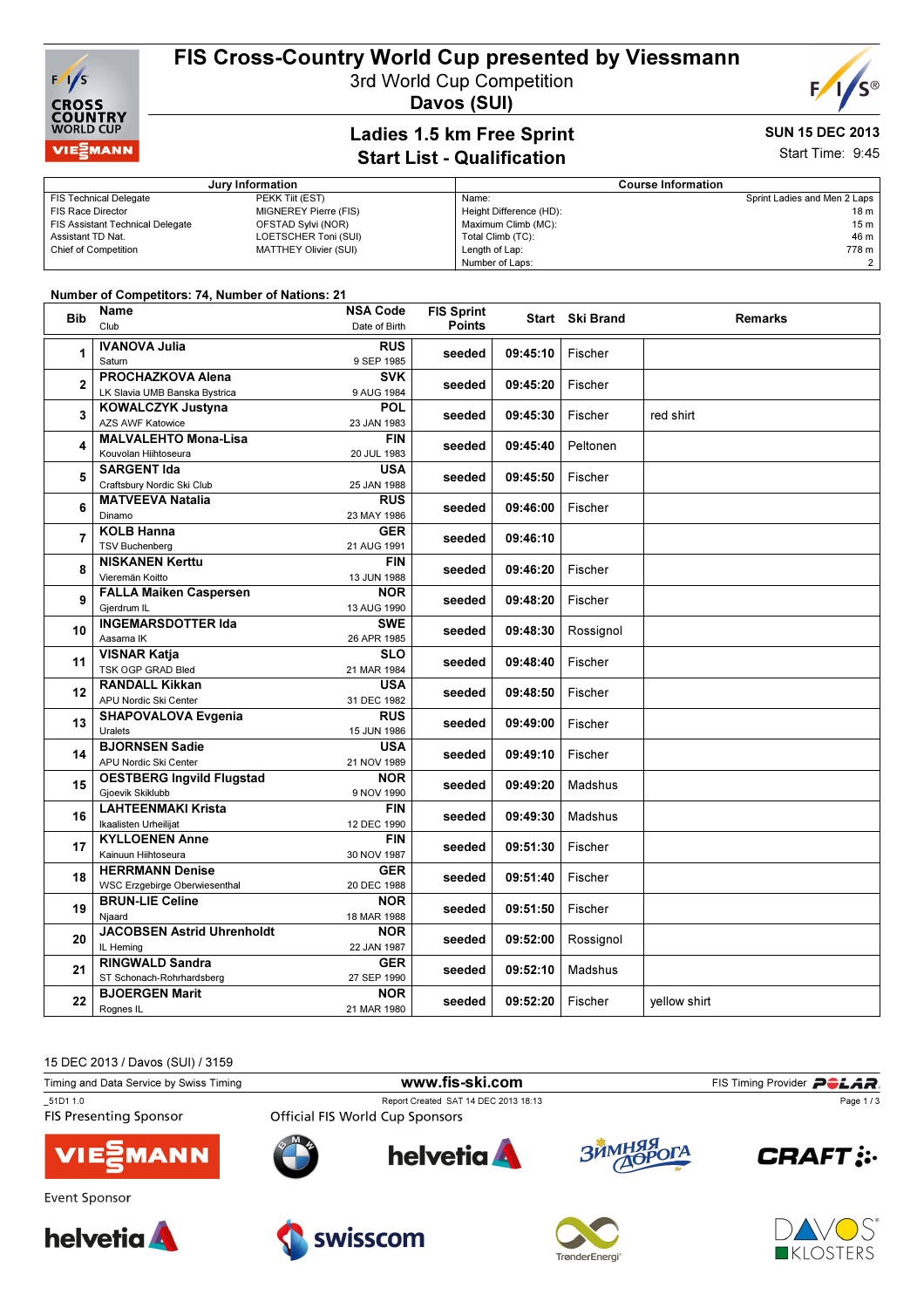

# FIS Cross-Country World Cup presented by Viessmann

3rd World Cup Competition

Davos (SUI)

#### Ladies 1.5 km Free Sprint Start List - Qualification



SUN 15 DEC 2013 Start Time: 9:45

| <b>Bib</b> | Name<br>Club                                              | <b>NSA Code</b><br>Date of Birth | <b>FIS Sprint</b><br><b>Points</b> |          | Start Ski Brand | <b>Remarks</b> |
|------------|-----------------------------------------------------------|----------------------------------|------------------------------------|----------|-----------------|----------------|
| 23         | <b>KALLA Charlotte</b><br>Piteaa Elit                     | <b>SWE</b><br>22 JUL 1987        | seeded                             | 09:52:30 | Fischer         |                |
| 24         | <b>GJEITNES Kari Vikhagen</b><br><b>Henning Skilag</b>    | <b>NOR</b><br>13 JAN 1985        | seeded                             | 09:52:40 | Madshus         |                |
| 25         | <b>JEAN Aurore</b><br>Les Skieurs Rousselands             | <b>FRA</b><br>25 JUN 1985        | 27.65                              | 09:54:40 | Fischer         |                |
| 26         | <b>NILSSON Stina</b><br><b>IFK Mora SK</b>                | SWE<br>24 JUN 1993               | 32.84                              | 09:54:50 | Fischer         |                |
| 27         | <b>FABJAN Vesna</b><br><b>TSK Triglav Kranj</b>           | <b>SLO</b><br>13 MAR 1985        | 33.24                              | 09:55:00 | Fischer         |                |
| 28         | DOTSENKO Anastasia                                        | <b>RUS</b><br>14 OCT 1986        | 33.26                              | 09:55:10 | Fischer         |                |
| 29         | GAIAZOVA Daria<br>Club Nordique Mont Ste-Anne             | CAN<br>24 DEC 1983               | 34.51                              | 09:55:20 | Rossignol       |                |
| 30         | KOROSTELEVA Natalia<br>Tyumen                             | <b>RUS</b><br>4 OCT 1981         | 38.38                              | 09:55:30 | Fischer         |                |
| 31         | <b>VAN DER GRAAFF Laurien</b><br><b>TG Hütten</b>         | SUI<br>14 OCT 1987               | 39.09                              | 09:55:40 | Rossignol       |                |
| 32         | SOBOLEVA Elena                                            | <b>RUS</b><br>8 JAN 1992         | 39.87                              | 09:55:50 | Fischer         |                |
| 33         | OEBERG Jennie<br>Piteaa Elit SK                           | <b>SWE</b><br>4 NOV 1989         | 42.83                              | 09:57:50 | Fischer         |                |
| 34         | <b>DIGGINS Jessica</b><br><b>Stratton Mountain School</b> | <b>USA</b><br>26 AUG 1991        | 43.19                              | 09:58:00 | Salomon         |                |
| 35         | GODOVANICHENKO Daria                                      | <b>RUS</b><br>26 JAN 1991        | 43.62                              | 09:58:10 | Fischer         |                |
| 36         | <b>WENG Heidi</b><br>IL i BUL                             | <b>NOR</b><br>20 JUL 1991        | 48.70                              | 09:58:20 | Madshus         |                |
| 37         | <b>FALK Hanna</b><br>Ulricehamns IF                       | <b>SWE</b><br>5 JUL 1989         | 52.08                              | 09:58:30 | Atomic          |                |
| 38         | <b>ZELLER Katrin</b><br><b>SC Oberstdorf</b>              | <b>GER</b><br>1 MAR 1979         | 53.72                              | 09:58:40 | Salomon         |                |
| 39         | <b>LAURENT Greta</b><br>Sc Gressoney monte rosa           | ITA<br>3 MAY 1992                | 53.78                              | 09:58:50 | Rossignol       |                |
| 40         | <b>BROOKS Holly</b><br>APU Nordic Ski Center              | <b>USA</b><br>17 APR 1982        | 54.04                              | 09:59:00 | Salomon         |                |
| 41         | <b>CALDWELL Sophie</b><br><b>Stratton Mountain School</b> | <b>USA</b><br>22 MAR 1990        | 54.54                              | 10:01:00 |                 |                |
| 42         | <b>GRUBER Bettina</b><br>SAS Bern                         | <b>SUI</b><br>31 JAN 1985        | 54.64                              | 10:01:10 | Rossignol       |                |
| 43         | <b>CEBASEK Alenka</b><br>TSK OGP GRAD Bled                | <b>SLO</b><br>24 APR 1989        | 55.99                              | 10:01:20 | Fischer         |                |
| 44         | <b>AYMONIER Celia</b><br>Les Fourgs                       | <b>FRA</b><br>5 AUG 1991         | 61.47                              | 10:01:30 | Fischer         |                |
| 45         | <b>VUERICH Gaia</b><br>C.S. Carabinieri                   | <b>ITA</b><br>4 JUL 1991         | 61.90                              | 10:01:40 | Fischer         |                |
| 46         | JAEGER Christa<br>Vättis                                  | SUI<br>10 OCT 1992               | 62.86                              | 10:01:50 |                 |                |
| 47         | SARASOJA-LILJA Riikka<br>Lappeen Riento                   | <b>FIN</b><br>23 FEB 1982        | 63.90                              | 10:02:00 | Salomon         |                |
| 48         | <b>CRAWFORD Chandra</b><br>Canmore Nordic Ski Club        | CAN<br>19 NOV 1983               | 66.30                              | 10:02:10 | Fischer         |                |